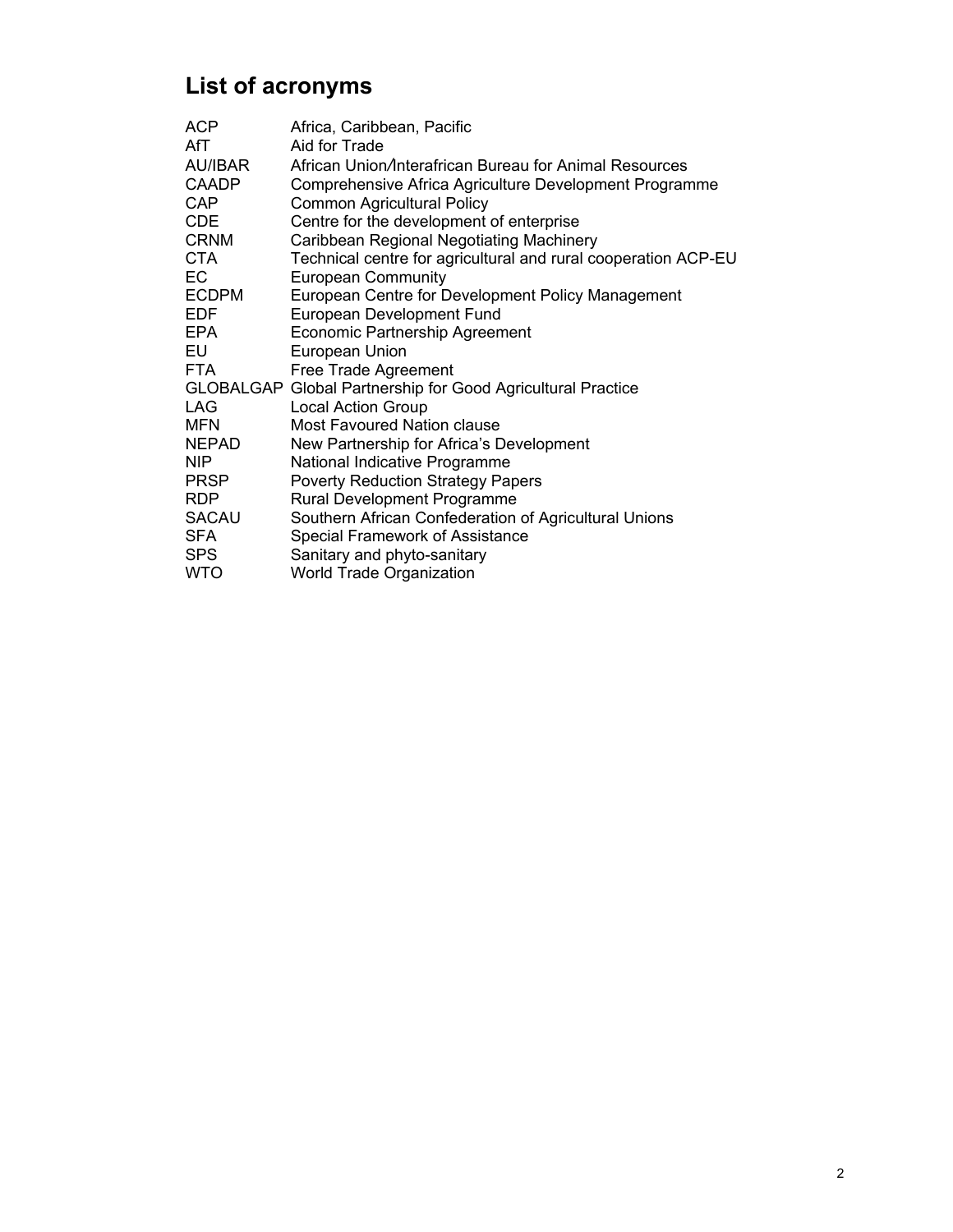## **Annex 1**

|                                         | The five most important items to be included in<br>the AfT agenda:                                                                                                                                                                                                                                                                                                                                                                                                                                                                                                                                                                                                                                                                                                                                                                              | The two most<br>important follow-up<br>activities required:                                                                                                                                                                                                        |
|-----------------------------------------|-------------------------------------------------------------------------------------------------------------------------------------------------------------------------------------------------------------------------------------------------------------------------------------------------------------------------------------------------------------------------------------------------------------------------------------------------------------------------------------------------------------------------------------------------------------------------------------------------------------------------------------------------------------------------------------------------------------------------------------------------------------------------------------------------------------------------------------------------|--------------------------------------------------------------------------------------------------------------------------------------------------------------------------------------------------------------------------------------------------------------------|
| <b>ACP</b><br><b>Governments</b>        | Agriculture should be made a priority, as it is<br>$\bullet$<br>essential to the eradication of poverty. In this<br>context, a political framework is important to<br>harmonize the various donor policies.<br>AfT should be distinguished from budget support,<br>$\bullet$<br>as funds given through budget support are difficult<br>to access for the private sector.<br>Resources should be channelled through existing<br>$\bullet$<br>private sector development programmes.<br>Governments and the EU need to negotiate<br>$\bullet$<br>procedures and modalities which would simplify<br>the access to resources.<br>Capacity building on SPS measures (Institutions<br>٠<br>within governments in charge of facilitating trade<br>often lack the capacity to verify compliance and<br>assist the private sector to meet EU standards.) | $\bullet$<br>Determine<br>the<br>modalities<br>to<br>access AfT funds<br>Determine<br>the<br>$\bullet$<br>amounts of AfT                                                                                                                                           |
| <b>ACP Farmers</b><br>organizations     | AfT should target production to enhance efficiency<br>$\bullet$<br>and competitiveness through modernisation and<br>innovation.<br>Support to infrastructure<br>$\bullet$<br>Support<br>farmers<br>to<br>organizations<br>(Better<br>٠<br>organisation will enable small farmers to negotiate<br>prices, to bulk products and to influence input<br>markets or acquire inputs as a group.)<br>Support to regional integration in terms of rural<br>$\bullet$<br>development policies, regional markets and FTAs<br>to take advantage of the EU market<br>Support to dialogue frameworks to strengthen<br>$\bullet$<br>partnerships between public sector, private sector<br>including farmers                                                                                                                                                   | specific<br>$\bullet$<br>No.<br>two<br>activities could be<br>identified as most<br>important,<br>as<br>all<br>items need to<br>be<br>addressed<br>as<br>a<br>comprehensive<br>package.                                                                            |
| <b>ACP</b><br>Regional<br>organizations | Strengthen the tools: SPS harmonization, regional<br>$\bullet$<br>legislation, aggressive branding, etc.<br>Building regional umbrellas for farmers and<br>$\bullet$<br>private<br>sector<br>including<br>Public-Private<br>Partnerships<br>Identify strategic commodities for a region-wide<br>AfT sector approach<br>Identify strategies to build and/or access regional<br>$\bullet$<br>value chains (and technology)<br>Support to regional infrastructure (bulking, etc)<br>$\bullet$<br>[Recommendations by this group are based on the<br>philosophy of moving from agriculture and<br>agribusiness to regional trade for food security (e.g.<br>'Maize without Borders').]                                                                                                                                                              | Sharing<br>best<br>$\bullet$<br>practices between<br>ACP regions<br>Workshops<br>$\bullet$<br>to<br>refine<br>and<br>implement regional<br>policy frameworks<br>(e.g.<br>regional<br>tools), which can<br>become<br>contributions<br>conferences<br>for<br>donors. |

#### **Table 1: Priorities for the AfT agenda as identified by stakeholder groups**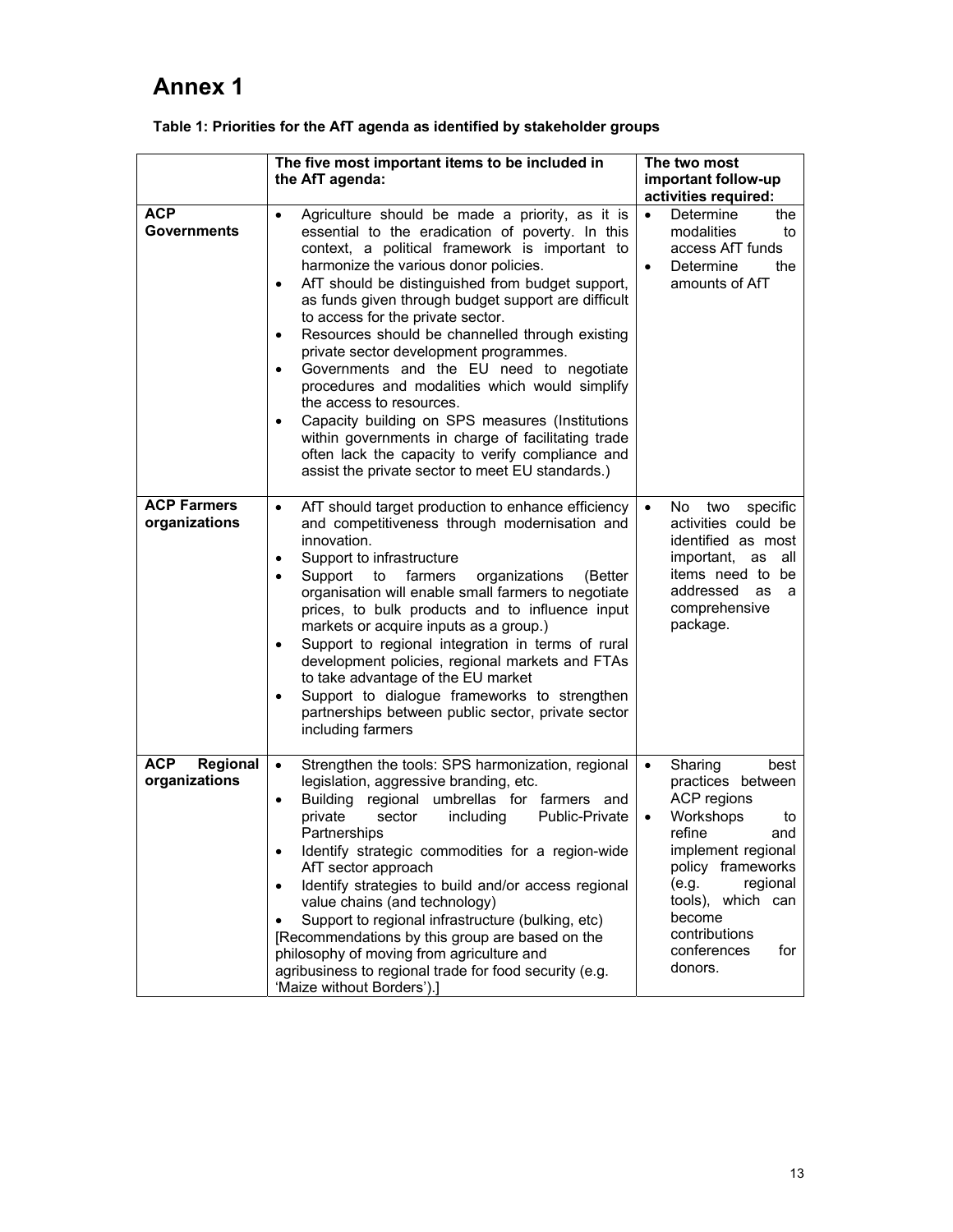| <b>ACP</b><br><b>Private</b><br>sector | Support the integration of small farmers into value<br>$\bullet$<br>chains (use IT to link producers with markets,<br>support to meet standards, address<br>supply<br>constraints,<br>low<br>cost<br>credit,<br>access<br>to<br>organizational support,<br>access value<br>chains<br>through linkages with larger producers)<br>Ensure that AfT resources are based on effective<br>$\bullet$<br>and timely delivery mechanisms (draw on existing<br>programmes<br>and<br>create<br>new<br>targeted<br>programmes for areas not yet covered.)<br>Support to meet SPS and private standards,<br>$\bullet$<br>which allows compliance and verification on a cost<br>effective basis.<br>Elaborate an action plan on market and product<br>$\bullet$<br>development for national and regional markets.<br>Trade facilitation (There is a need to clearly define<br>$\bullet$<br>this concept.)                                                                                                                                                                                                                                                             |                                                                                                                                                                                       |
|----------------------------------------|---------------------------------------------------------------------------------------------------------------------------------------------------------------------------------------------------------------------------------------------------------------------------------------------------------------------------------------------------------------------------------------------------------------------------------------------------------------------------------------------------------------------------------------------------------------------------------------------------------------------------------------------------------------------------------------------------------------------------------------------------------------------------------------------------------------------------------------------------------------------------------------------------------------------------------------------------------------------------------------------------------------------------------------------------------------------------------------------------------------------------------------------------------|---------------------------------------------------------------------------------------------------------------------------------------------------------------------------------------|
| <b>EU Donors</b>                       | Interventions need to be demand-driven and<br>$\bullet$<br>follow principles of aid effectiveness such as<br>harmonization.<br>AfT needs to be integrated in PRSPs and sectoral<br>$\bullet$<br>policies.<br>In the context of EPAs, sensitive products<br>$\bullet$<br>excluded from liberalisation need to be covered by<br>EPA accompanying measures (with a view to<br>improving competitiveness and possibly allowing<br>market opening at a later point).<br>Appropriate delivery instruments need to be<br>$\bullet$<br>found,<br>making<br>the procedures lighter and<br>enhancing the<br>efficiency of aid.<br>Specific<br>challenges in this context include:<br>o Aid agencies are mostly organized based<br>on sectors whereas the AfT initiative<br>envisages an integrated approach.<br>How to support the private sector through<br>$\circ$<br>public funds? (Certain instruments targeted<br>to the private sector are not part of the<br>WTO concept of AfT, e.g. loans to the<br>private sector, guarantees, risk capital<br>investment funds.)<br>Specific strategies need to target international,<br>regional and national markets | Adapt<br>delivery<br>$\bullet$<br>instruments to the<br>demand at national<br>and regional level<br>Shift<br>from<br>$\bullet$<br>a<br>sectoral<br>to<br>an<br>integrated<br>approach |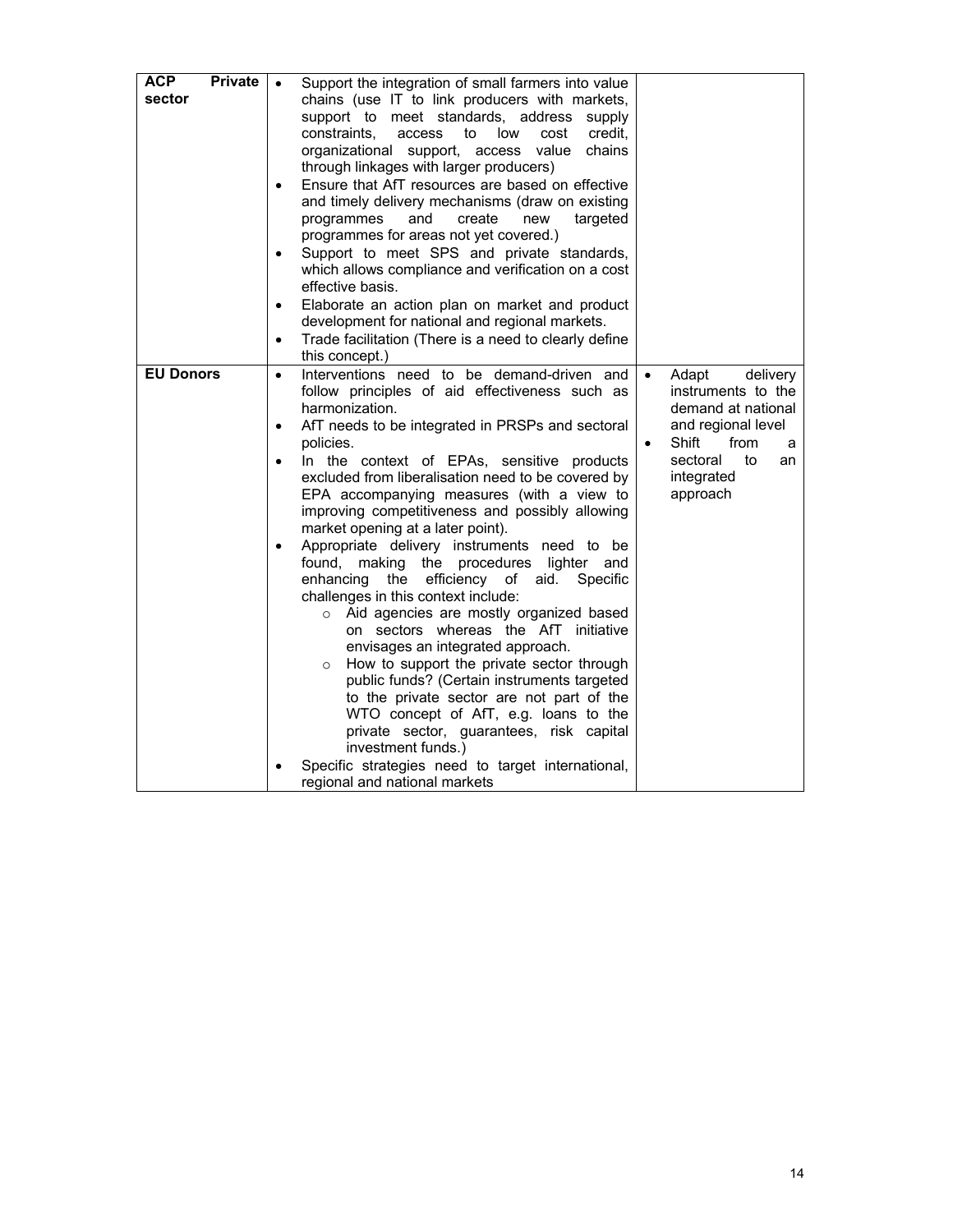## **Annex 2: Agenda**

## **Dialogue on challenges of changing agricultural markets in the context of ACP-EU trade:**

## **Identifying an Aid for Trade agenda for the agricultural sector**

#### **- Brussels, 14-15 April 2008**

#### **- Bedford Hotel**

#### **Monday 14 April**

- *8h30-9h15 Welcome and registration*
- *9h15-9h30 Introduction: state of play of AfT and agriculture, objectives of dialogue, expected outputs and agenda*  CTA/ECDPM
- **Session 1: Analysis of changing agricultural market conditions**   *Chair: Ibrahim Mayaki, former Prime Minister of Niger Executive Director of the Hub rural, Dakar, Senegal*

Objective: The first session aims at reviewing the changing context of ACP-EU agricultural trade and the key issues faced in placing ACP-EU agricultural trade relations on sustainable long term basis capable of supporting the objective of the structural transformation of ACP economies.

More specifically, this session will:

- **•** review the major processes of change underway giving rise to the new context of ACP-EU agricultural trade relations;
- analyse the changes taking place and their impact on ACP-EU agricultural trade relations;
- outline the key challenges arising for the ACP;
- identify in broad terms possible policy responses and associated aid for trade needs.
- *9h30-10h30* Paul Goodison, GDC Partners, Belgium

**Discussion** 

**10h30-11h00 Coffee break** 

**11h00-13h00** *Panel on the overall challenges of changing market conditions and the implications on ACP regional markets* Chris Anstey, Consultant (former manager at Tesco Ltd) Nigel Durrant, Caribbean Regional Negotiating Machinery (CRNM), **Trinidad** Ajay Vashee, President, Southern African Confederation of Agricultural Unions (SACAU), Zambia

**Discussion** 

**13h00-14h30 Lunch**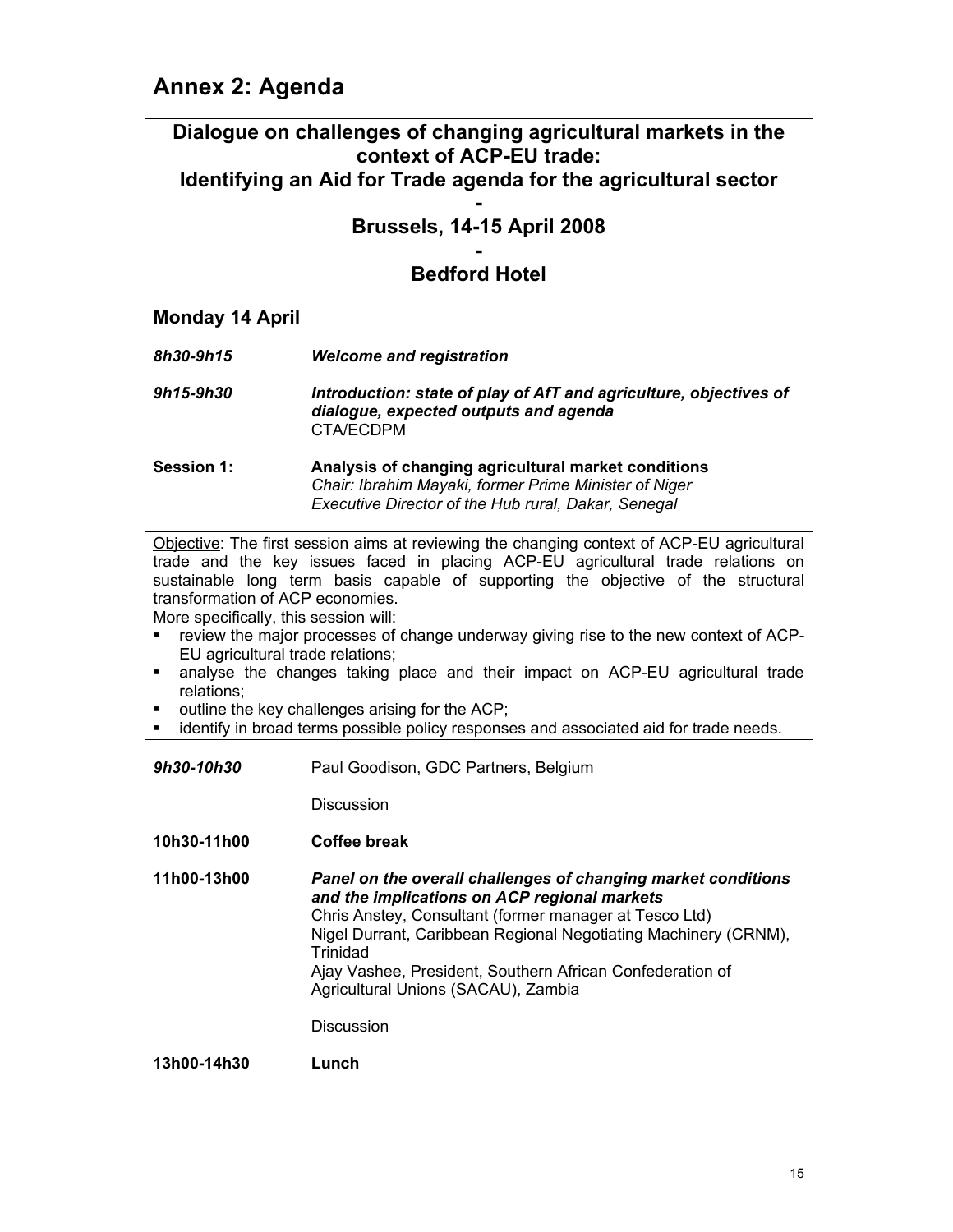### **Session 2: How ACP commodities sectors can adapt to changing market conditions?**

 *Chair: Ambassador P.I. Gomes, Embassy of Guyana, Brussels* 

Objective: The second session aims at reviewing how various commodities (sugar, banana, livestock and horticulture) sector have or are adapting to the changing context of ACP-EU agricultural trade.

More specifically and for each group of commodities, this session will:

- **•** briefly recap the key challenges
- examine the various strategies, approaches, tools/instruments set up or used in order to address these challenges
- the lessons learnt so far and key recommendations
- **14h30-16h30** *Banana*  Philippe Mavel, OCAB, Côte d'Ivoire Anatole Ebanda, ASSOBACAM, Cameroon Edwin Laurent, Commonwealth Secretariat, UK

**Discussion** 

- **16h30- 16h45 Coffee break**
- **16h45-18h45** *Sugar*  Nisa Surujbally, Guysuco, Guyana Mike Matsebula, Swazi Sugar Association (SSA), Swaziland John May, Fiji sugar commission, Fiji

Discussion

**18h45-20h00 Cocktail** 

## **Tuesday 15 April**

| <b>Session 2:</b> | How can other ACP agricultural sectors adapt to changing<br>market conditions?<br>Chair: Pierre Berthelot, All ACP Agricultural Commodities<br>Programme, Brussels |  |  |
|-------------------|--------------------------------------------------------------------------------------------------------------------------------------------------------------------|--|--|
| 9h00-10h30        | Livestock<br>Jürgen Hoffmann, MeatCo, Namibia<br>Cherif Touré, CDE, Belgium<br>Medhat El-Helepi, AU-IBAR, Kenya                                                    |  |  |
|                   | <b>Discussion</b>                                                                                                                                                  |  |  |
| 10h30-11h00       | Coffee break                                                                                                                                                       |  |  |
| 11h00-12h30       | <b>Horticulture</b><br>Stephen Mbithi, Association of Horticultural Exports, Kenya<br>Boureima Wankoye, ASI, Niger                                                 |  |  |
|                   | <b>Discussion</b>                                                                                                                                                  |  |  |
| 12h30-14h00       | Lunch                                                                                                                                                              |  |  |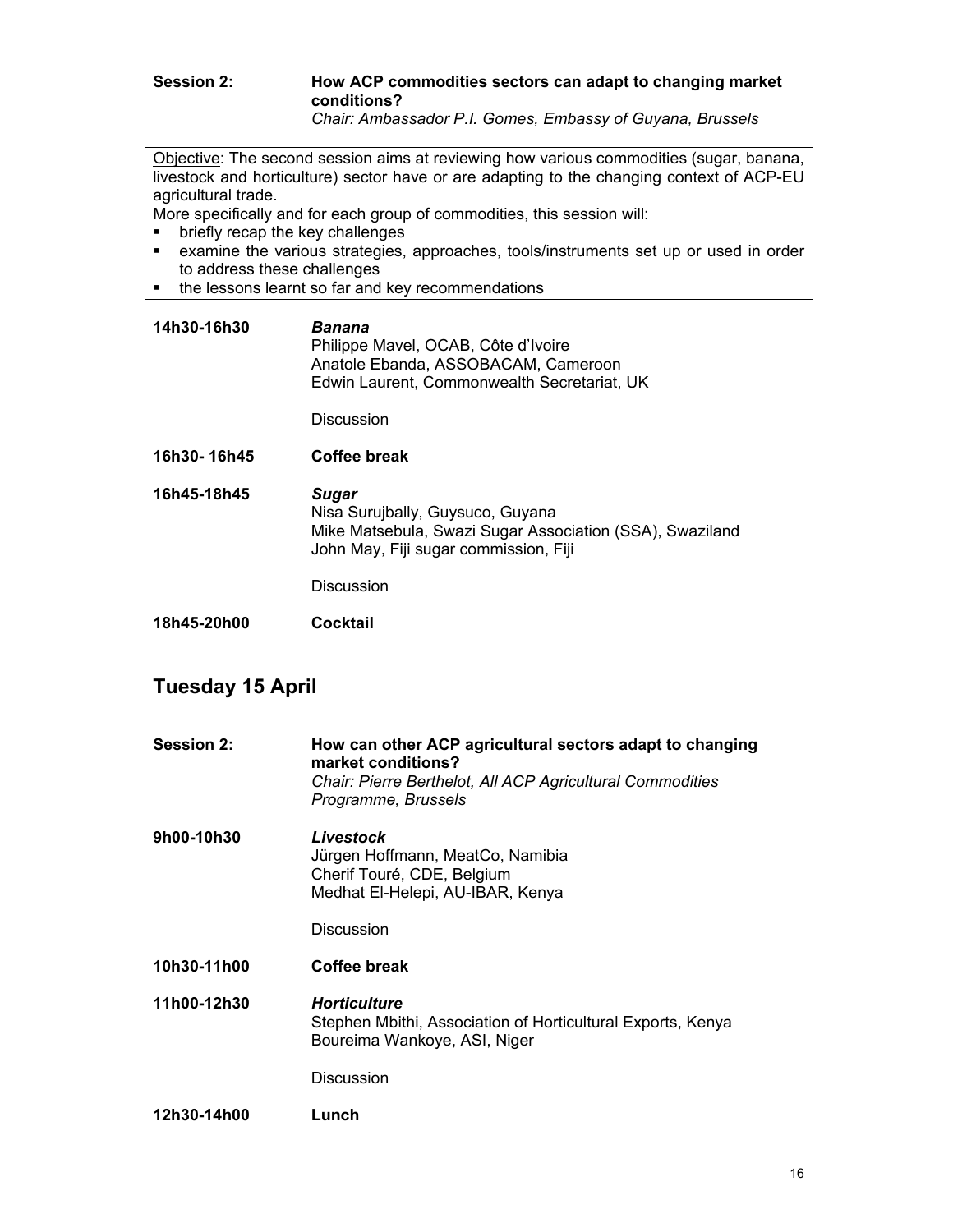**Session 3: What can be learnt from the EU?**  *Chair: Hansjörg Neun, Director CTA* 

Objective: The third session aims at reviewing the lessons to be drawn from the EU's internal experience of deploying public support to enhancing the competitiveness of EU food and agricultural production in response to changing market conditions. Specific attention will be paid to the EU rural development programmes and the lessons learned from the LEADER programme.

*14h00-16h00 Lessons from EU internal adjustment programmes*  Peter Wehrheim, DG Agriculture Vincent Derussy, LAG Grande Terre, Guadeloupe Paul Goodison, key lessons for the ACP

Discussion

**16h00- 16h30 Coffee break** 

**Session 4: Way forward**  *Chair: Paul Engel, Director ECDPM* 

#### *16h30 – 17h30 What lessons for future Aid for Trade programmes?*

Objective: The last session will try on the basis of the presentations and discussion held in sessions 1 to 3 to identify the lessons that need to be taken on board when designing AfT programmes/activities.

#### **17h30- 17h45 Closing remarks**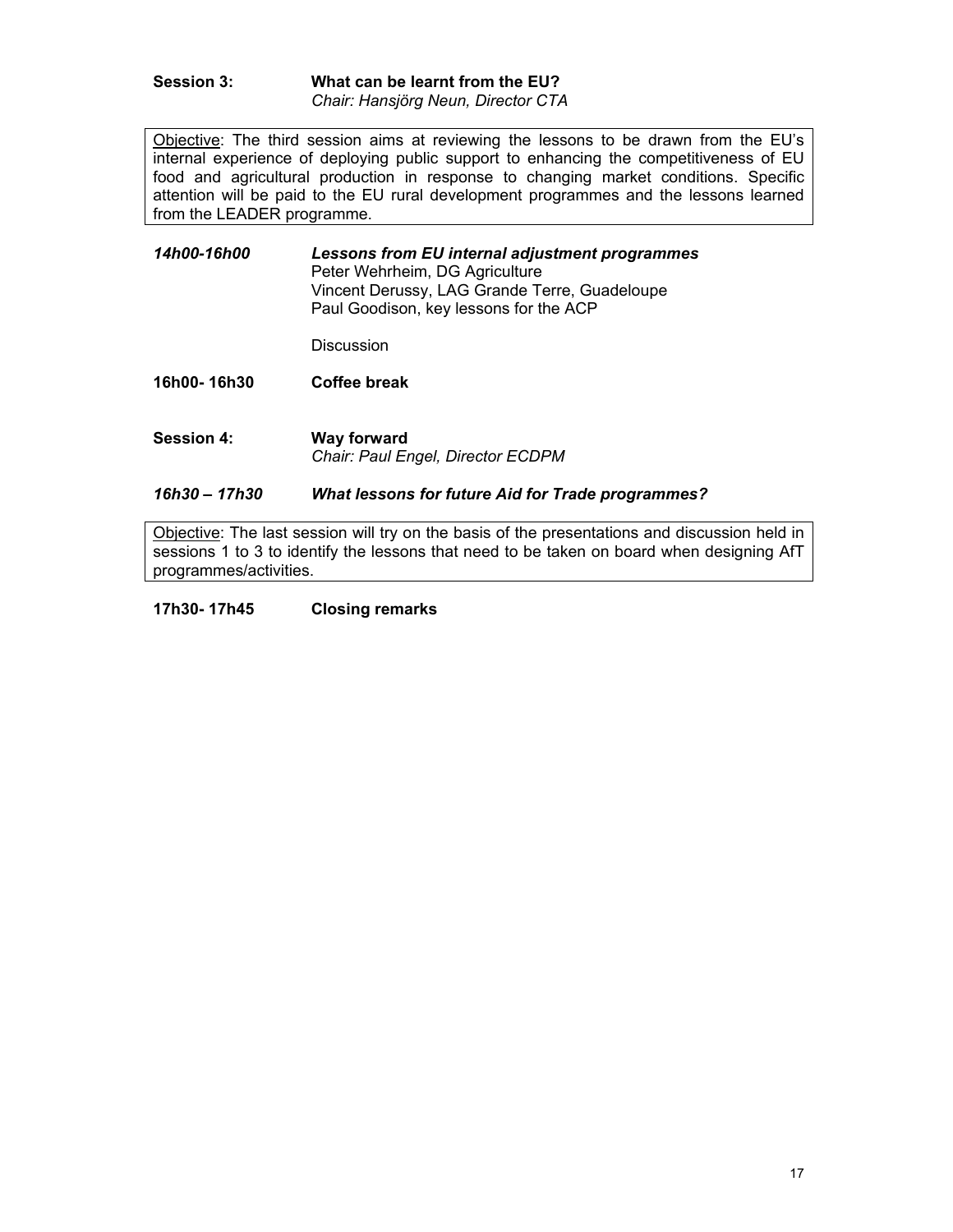# **Annex 3: List of participants**

| <b>Title</b> | Last name              | <b>First name</b> | Organisation                              | Country                | E-mail                         |
|--------------|------------------------|-------------------|-------------------------------------------|------------------------|--------------------------------|
|              |                        |                   |                                           | Saint Lucia,           |                                |
| Dr           | <b>Alcee</b>           | George            | c/o OECS Secretariat                      | <b>West Indies</b>     | galcee@oecs.org                |
| Mr           | Anstey                 | Christopher       | Chris Anstey Ltd                          | UK                     | chris@anstey-ltd.com           |
| Ms           | <b>Beijers</b>         | Alexandra         | <b>ECDPM</b>                              | The Netherlands        | ab@ecdpm.org                   |
|              |                        |                   | <b>PMU <all acp<="" b=""></all></b>       |                        |                                |
|              |                        |                   | Agricultural                              |                        | PBerthelot@emergingmarketsg    |
| Mr           | <b>Berthelot</b>       | Pierre            | Commodities>                              | Belgium                | roup.com                       |
| Dr           | <b>Bilal</b>           | San               | <b>ECDPM</b>                              | The Netherlands        | sb@ecdpm.org                   |
|              | <b>Borges</b>          |                   |                                           |                        | alexandre.borges-              |
| Mr           | <b>Gomes</b>           | Alexandre         | <b>DG Trade</b>                           | Belgium                | gomes@ec.europa.eu             |
| <b>Mrs</b>   | <b>Boto</b>            | Isolina           | <b>CTA</b>                                | Belgium                | boto@cta.int                   |
|              | Braun-                 |                   |                                           |                        |                                |
| Ms           | <b>Munzinger</b>       | Corinna           | <b>ECDPM</b>                              | The Netherlands        | cbm@ecdpm.org                  |
| Ms           | <b>Bride</b>           | Mélanie           | AidCo                                     | Belgium                | melanie.bride@ec.europa.eu     |
|              |                        |                   |                                           |                        |                                |
| Mrs          | Calabro                | Christina         | DG Dev<br><b>International Centre for</b> | Belgium                | daniel.contel@ec.europa.eu     |
|              |                        |                   | <b>Trade and Sustainable</b>              |                        |                                |
| Mr           | <b>Carrion</b>         | Gloria            | Development (ICTSD)                       | Switzerland            | gcarrion@ictsd.ch              |
|              |                        |                   | Embassy of the                            |                        |                                |
| Mr           | <b>Chileshe</b>        | Yvonne S.         | Republic of Zambia                        | Belgium                | chileshes@hotmail.com          |
|              |                        | Chsitopher        | Ministry of trade and                     |                        |                                |
| Mr           | <b>Chileshe</b>        | Sampa             | Industry of Zambia                        | Zambia                 | ychileshe@zebru.org            |
| Mr           | <b>Cumberbatc</b><br>h | Lingston L.       | Tradecom Facility PMU                     | Belgium                | lingston.cumberbatch@skynet.be |
|              |                        |                   |                                           |                        |                                |
| Ms           | <b>Curtis</b>          | Melanie           | <b>DFID</b>                               | <b>UK</b>              | m-curtis@dfid.gov.uk           |
| M.           | <b>Derussy</b>         | Vincent           | <b>GAL Leader</b><br>Guadeloupe           | France<br>(Guadeloupe) | vince.derussy@yahoo.fr         |
|              |                        |                   |                                           |                        |                                |
| M.           | <b>Dioum</b>           | Baba              | CMA/AOC                                   | Senegal                | bdioum@cmaoc.org               |
|              |                        |                   | CRNM/ Embassy of                          |                        |                                |
| Mr.          | <b>Downes</b>          | Gregory           | Guyana<br>Caribbean Regional              | <b>Belgium</b>         | gdownes@crnm.org               |
| Mr           | <b>Durrant</b>         | Nigel             | <b>Negotiating Machinery</b>              | Guyana                 | nigel.durrant@crnm.org         |
|              |                        |                   | <b>ASSOBACAM (Ass. Des</b>                |                        |                                |
|              | <b>Ebanda</b>          |                   | prod. De Banane du                        |                        |                                |
| М.           | <b>Alima</b>           | Anatole           | Cameroun)                                 | France                 | anatebal@yahoo.fr              |
| Mr           | <b>Eeckloo</b>         | Patrick           | <b>TRIAS</b>                              | Belgium                | patrick.eeckloo@triasngo.be    |
| Dr           | El-Helepi              | Medhat            | <b>AU/IBAR</b>                            | Kenya                  | medhat.elhelepi@au-ibar.org    |
| Dr           | <b>Engel</b>           | Paul              | <b>ECDPM</b>                              | The Netherlands        | pe@ecdpm.org                   |
|              |                        |                   |                                           |                        |                                |
| Mr           | <b>Fautrel</b>         | Vincent           | <b>CTA</b>                                | The Netherlands        | Fautrel@cta.int                |
| Mr           | <b>Fonseca</b>         | José Filipe       | <b>CTA</b>                                | The Netherlands        | fonseca@cta.int                |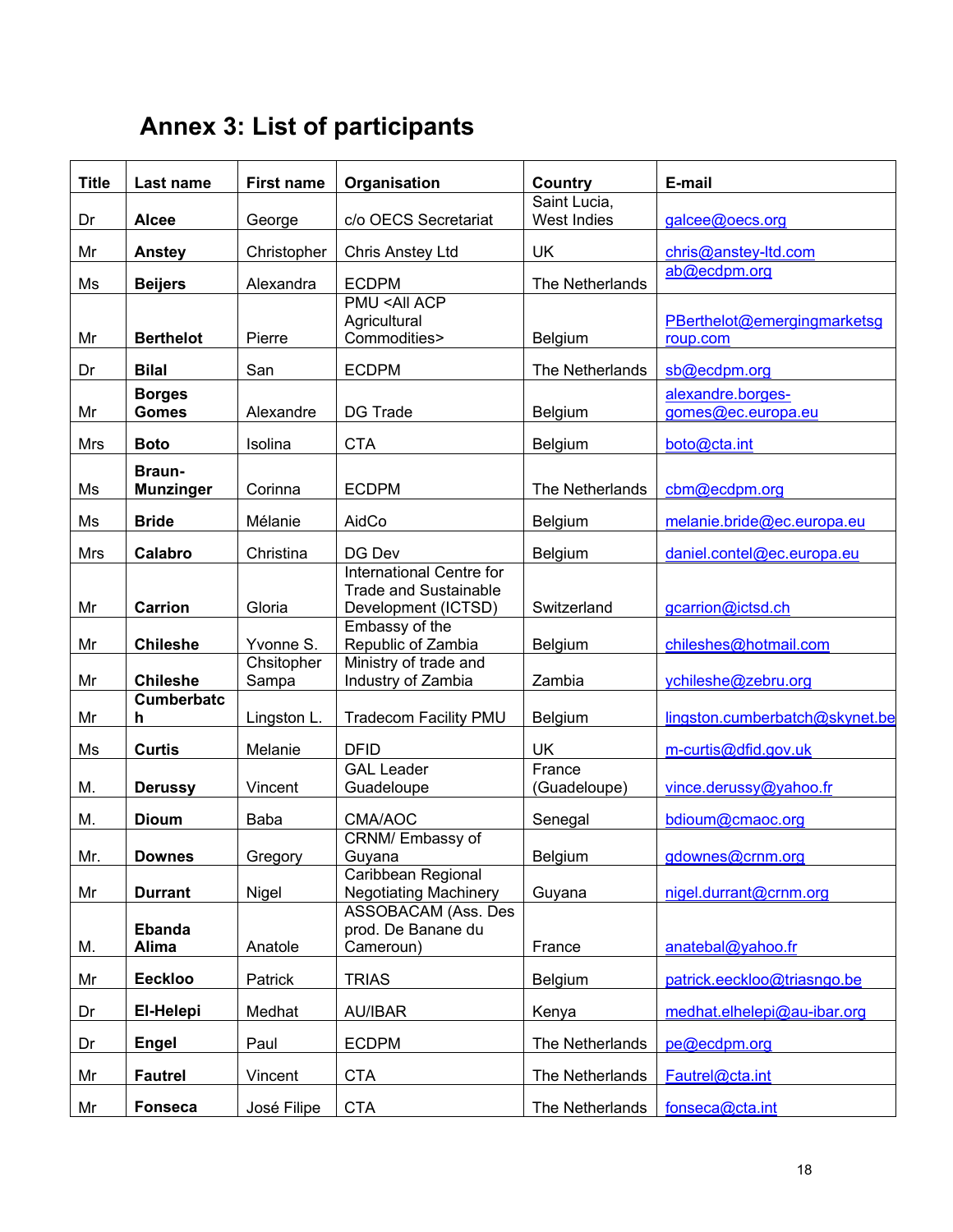| H.E        | <b>Gomes</b>          | Patrick I.           | Embassy of Guyana                               | Belgium         | embassy.guyana@skynet.be       |
|------------|-----------------------|----------------------|-------------------------------------------------|-----------------|--------------------------------|
| Dr         | Goodison              | Paul                 | European Research<br>Office                     | Belgium         | 2pg@pandora.be                 |
|            |                       |                      | Mauritius Chambers of<br>Agriculture, Commerce, |                 |                                |
|            |                       |                      | Industry and Sugar                              |                 |                                |
| Mr         | Govinden              | Géo                  | Syndicate                                       | Belgium         | geo.govinden@pandora.be        |
| <b>Mrs</b> | <b>Guichard</b>       | Catherine            | <b>COLEACP</b>                                  | France          | catherine.guichard@coleacp.org |
|            |                       |                      | <b>Agricultural Trade</b>                       |                 |                                |
| Mr         | Hoffmann              | Jürgen               | Forum<br><b>Fair Trade Advocacy</b>             | Namibia         | jurgen@nammic.com.na           |
| Ms         | <b>Jeune</b>          | Hilary               | Office                                          | <b>Belgium</b>  | jeune@fairtrade-advocacy.org   |
| Dr         | <b>Khadar</b>         | Ibrahim              | <b>CTA</b>                                      | The Netherlands | khadar@cta.int                 |
|            |                       |                      | <b>Eastern Africa Farmers</b>                   |                 |                                |
| Mr         | Kiriro<br>Kleinbussin | Philip               | Federation                                      | Kenya           | philipkiriro@yahoo.com         |
| Ms         | k                     | Debbie               | <b>CTA</b>                                      | The Netherlands | kleinbussink@cta.int           |
|            |                       |                      |                                                 |                 | kristof.Volckaert@boerenbond.b |
| Mr         | <b>Kristoffel</b>     | Volckaert            | <b>Trias</b>                                    | Belgium         | e                              |
| Mr         | <b>Lesueur</b>        | Christophe           | <b>HUB RURAL</b>                                | Senegal         | christophel@hubrural.org       |
|            |                       |                      | Swaziland Sugar                                 |                 | msmatsebula@ssa.co.sz          |
| Mr         | <b>Matsebula</b>      | Mike                 | Association                                     | Swaziland       |                                |
| Mr         | May                   | John                 | Sugar Commission of<br>Fiji                     | Fiji            | jmay@fjsmarketing.com.fj       |
| Mons       |                       |                      |                                                 |                 | ibrahimassanem@unops.org       |
| ieur       | <b>Mayaki</b>         | Ibrahim              | <b>HUB RURAL</b>                                | Senegal         |                                |
| Dr         | <b>Michel</b>         | Thomas               | GTZ                                             | Germany         | thomas.michel@gtz.de           |
|            |                       |                      | <b>Common Market for</b>                        |                 |                                |
|            |                       | Lutangu              | Eastern and Southern                            |                 |                                |
| Mr         | <b>Mukuti</b>         | Fredrick             | Africa (COMESA)<br><b>Fresh Produce</b>         | Zambia          | Imukuti@comesa.int             |
|            |                       | Stephen              | <b>Exporters Association of</b>                 |                 |                                |
| Dr         | <b>Mwikya</b>         | Mbithi               | Kenya (FPEAK)                                   | Kenya           | catherine.muya@fpeak.org       |
|            |                       |                      | Reseau des                                      |                 |                                |
|            |                       |                      | Organisations<br>Paysannes et des               |                 |                                |
| Mons       |                       |                      | <b>Producteurs Agricoles</b>                    |                 |                                |
| ieur       | <b>Ndao</b>           | Babacar              | de l'Afrique de l'Ouest                         | Senegal         | ndao babacar@yahoo.fr          |
| Mr         | <b>Neun</b>           | Hansjörg             | <b>CTA</b>                                      | The Netherlands | neun@cta.int                   |
| Mr         | <b>Newton</b>         | Barry                | Belize sugar association                        | <b>Belize</b>   | Newtbarry@aol.com              |
|            |                       | Anja                 | Fair Trade Advocacy                             |                 | osterhaus@fairtrade-           |
| <b>Mrs</b> | <b>Osterhaus</b>      | Elisabeth<br>Nirmala | Office                                          | Belgium         | advocacy.org                   |
| Mr         | Panday                | Gangaram             | <b>Embassy of Suriname</b>                      | Belgium         | nirmala gp@hotmail.com         |
| Ms         | <b>Pilime</b>         | Sithembile           | Embassy of Zimbabwe                             | Belgium         | tradinfo@skynet.be             |
| Mr         | Rampa                 | Francesco            | <b>ECDPM</b>                                    | The Netherlands | fr@ecdpm.org                   |
| Ms         | Ruhemann              | Shiona               | <b>DFID</b>                                     | UK              | s-ruhemann@dfid.gov.uk         |